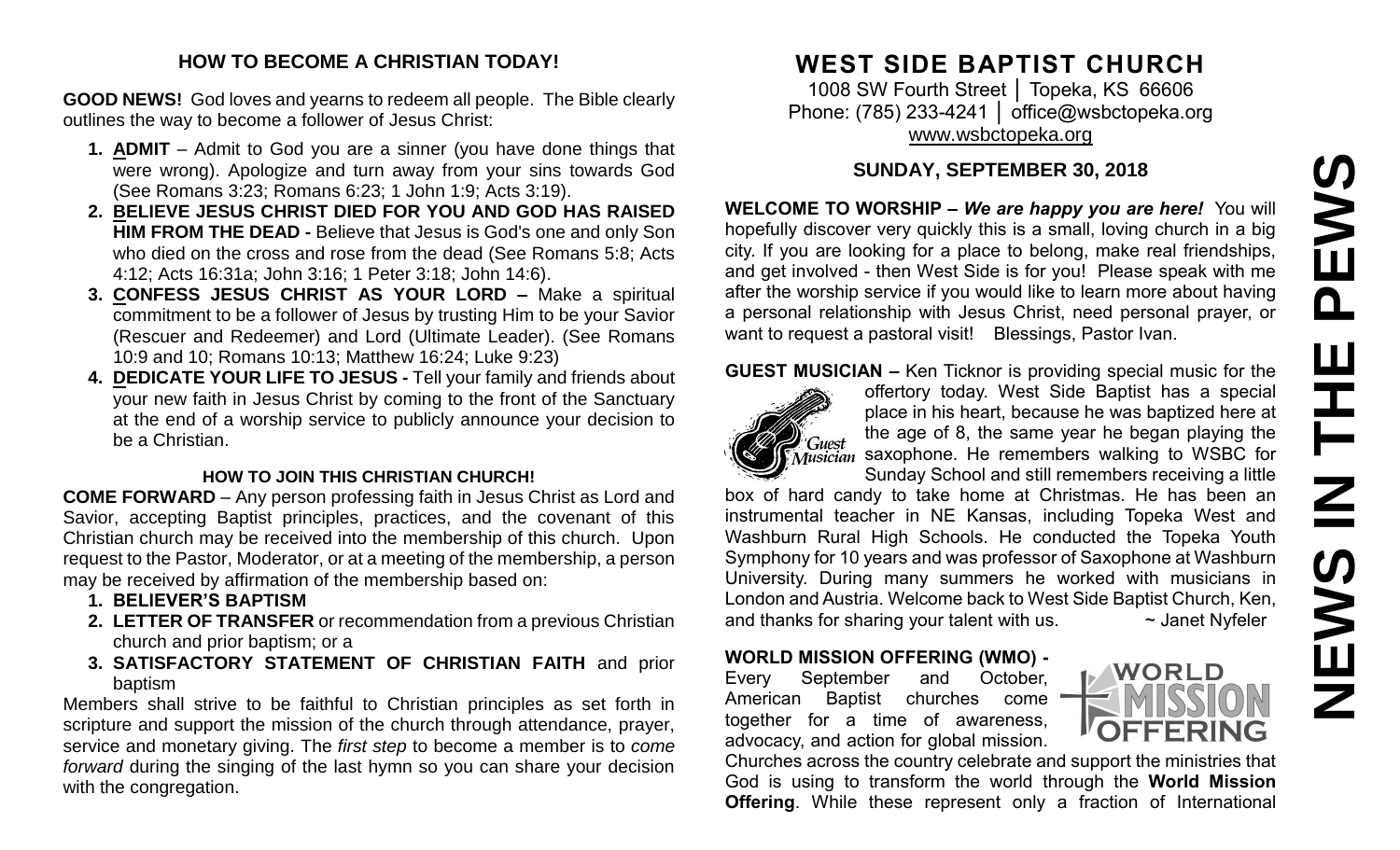Ministries' work, they provide a window into what God is doing worldwide through our 120 global servants, 900+ volunteers, 43 home staff and 240+ global partners. **Our goal is \$1,500.00. We have received \$972.07.** See Don Johnson for more information!

**FREE BREAKFAST** – The Outreach Committee serves a free breakfast on Sunday mornings from 8:30 to 9:15 am in the Fellowship Hall (downstairs cafeteria). Sign-up on the Registration Pad if you plan to attend the free Sunday breakfasts on Sunday mornings. See Mark Calloway for details.

**BIBLE STUDY -** Come for the free one-hour small group study of the biblical book **"ACTS OF THE APOSTLES" on Wednesdays at 10:30 am in Holmer Hall**. The Bible study is taught start-to-finish ("Lectio continua"), no previous experience necessary. Bible studies are free and open to the public.

**CHOIR SEASON HAS BEGAN -** All who enjoy singing and have some available time to spend learning music on *Wednesday from 7:00 to 8:00 pm*, are invited to join the Choir. Contact Janet Nyfeler at (785) 271-9460 or [janetnyfeler@gmail.com.](mailto:janetnyfeler@gmail.com) We will visit about songs coming up and maybe even sing a few.

**FRUIT & VEGETABLE FOOD PANTRY –** September Report - 939 Individuals (444 adults, 406 children, and 89 seniors) in 250 families were able to receive free bread, fruits, vegetables, and other items (total 4,193 pounds) from the Fruit & Vegetable Food Pantry during the month. The Fruits & Vegetable Food Pantry will be open on **Wednesdays in October (3, 10, 17, 24) from 3:30 pm to** 



**5:30** pm. *There will be NO Food Pantry on Halloween (October 31).* PROGRAM ELIGIBILITY: Households living in Topeka area (zip code 66601- 66619). INCOME GUIDELINES: None. **ID REQUIRED:** Client must bring a PHOTO ID AND A PIECE OF US MAIL with client's name and current address for identification. **HOUSEHOLDS:** One household per address. All food is available at no cost. West Side does not participate in Client Track.

### **WEEKLY CALENDAR**

#### **SUNDAY, SEPTEMBER 30**

| $8:30$ am         | Breakfast (FH)       |
|-------------------|----------------------|
| $9:15 \text{ am}$ | <b>Sunday School</b> |
| $10:30$ am        | Worship Service (S)  |

#### **MONDAY, OCTOBER 1**

| $9:00 - 10:00$ am | Music Committee Meeting (HH)   |
|-------------------|--------------------------------|
| $9:00 - 11:00$ am | <b>Baby Closet Ministry</b>    |
| $6:00 - 9:00$ pm  | Capital City Men's Chorus (FH) |

#### **TUESDAY, OCTOBER 2**

| $5:30 \text{ pm}$ | Ladies Night Out @ El Dorado Mexican Grill |
|-------------------|--------------------------------------------|
| $5:30 \text{ pm}$ | Men's Night Out @ El Dorado Mexican Grill  |

#### **WEDNESDAY, OCTOBER 3**

| $10:30$ am       | Bible Study (HH)                          |
|------------------|-------------------------------------------|
| $3:30 - 5:30$ pm | Fruit & Vegetable Food Pantry (FH)        |
| $5:00 - 7:00$ pm | <b>Baby Closet Ministry</b>               |
| $5:30 - 6:00$ pm | Supper (FH)                               |
| $6:00 - 7:00$ pm | WWW Bible Club and Adult Bible Study (HH) |
| $7:00 - 8:00$ pm | Choir Practice (S)                        |
|                  |                                           |

#### **THURSDAY, OCTOBER 4**

| $1:00 - 3:00$ pm | <b>Baby Closet</b> |
|------------------|--------------------|
|------------------|--------------------|

**FRIDAY, OCTOBER 5**

#### **SATURDAY, OCTOBER 6**

1:00 pm Worship Team Practice

**Almira is now back home two weeks earlier than expected. She will be staying with Alan and Judy for about a month or until she is fully capable of getting around good. You may send her a note or card to her Parker Co address. Amanda will be getting her mail for her daily and taking it to her.**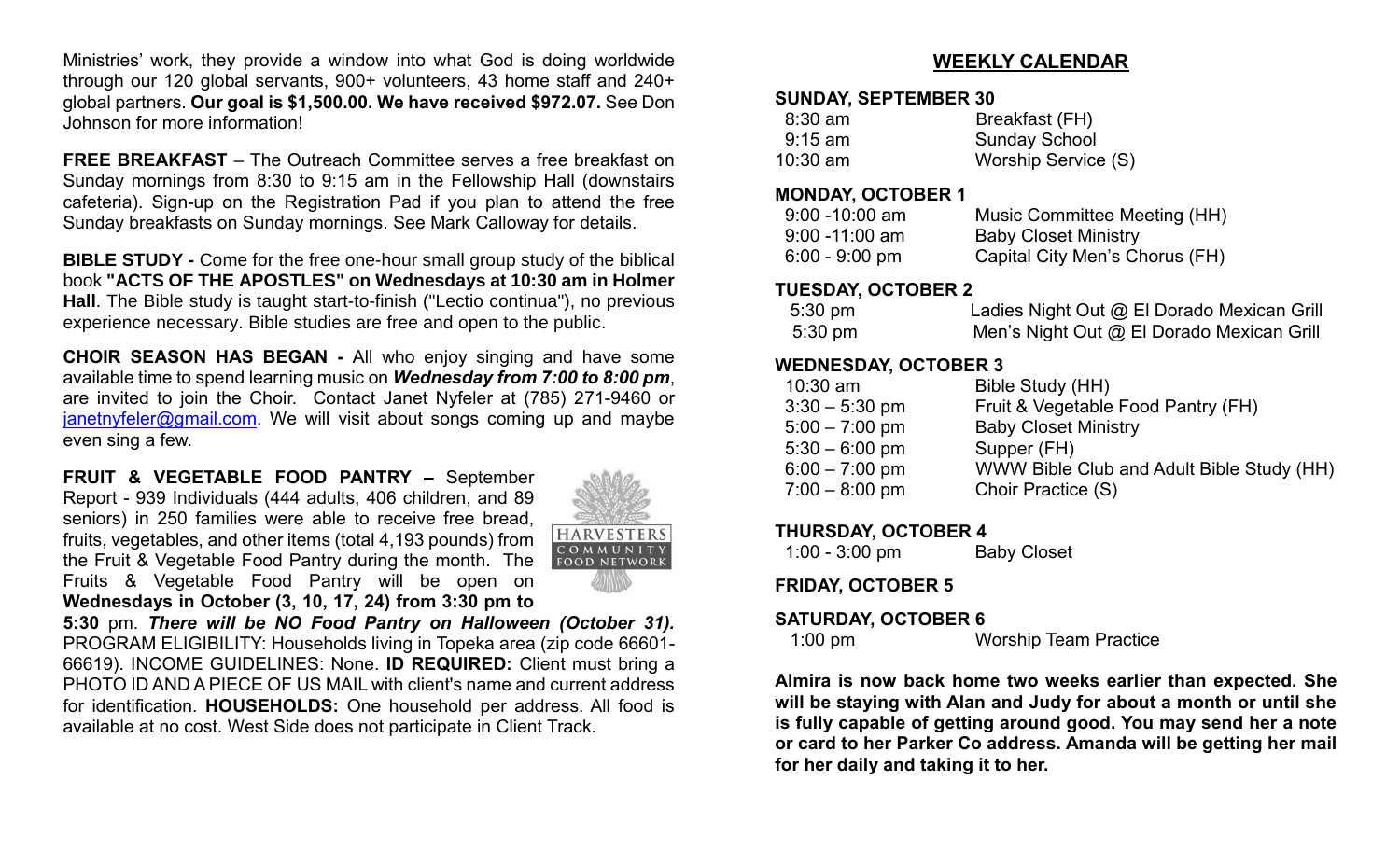## **IN OUR THOUGHTS AND PRAYERS**

Al Carpenter – Healing for health concerns Bradley Carpenter – Healing for health concerns Harry and Pat Carpenter – Healing for health concerns Pat Carreno – Healing for health concerns Esther Carrier – Healing for health concerns Almira Collier – Healing for health concerns (Markeson, WI) Shirley Dell – Healing for health concerns Karen Kirby – Healing for health concerns Reg Kirby – Healing for health concerns Ernie and Judy Longstaff – Healing for health concerns Hilda Lundgren – Healing for health concerns Nancy May – Healing for health concerns Cale Miller – Healing (Harry Carpenter's friend) Marie Merrifield – Healing for health concerns Rogene Moody – Healing for health concerns Don Morris – Healing for health concerns Ken Paslay – Healing for health concerns Edward Perkins – Healing for health concerns (Gardner, KS) Becky Poe – Healing for health concerns Jill Roesler – Healing for health concerns Bruno Sprenks – Healing for health concerns Keith Springer – Healing for health concerns (Marianne Spano's brother) Jay Stevenson – Healing for health concerns Lola Zab – Healing for health concerns (Marianne Spano's sister)

## **HOMEBOUND & CARE FACILITIES:**

\*June Cunningham –Brewster Place \*Etta Landis – Legend \*Helen Farrar – Plaza West Care Center \*Mae Martin – Plaza West \*Gerald Haney – \*Theo Penny – Lawrence \*Russ Hunter – \*Juanita Plankinton – \*Mary Lou Johnson – Aldersgate \*Hazel Smith-Tindall – \*Alice Kieffer – \* \*Reginald Kirby –

## **HABITAT FOR HUMANITY -** Volunteers Needed! The Habitat for Humanity



Faith Build is an opportunity for our faith groups to put God's love into action. Over 20 Topeka faith groups have come together to construct a home in our Ward Meade Neighborhood. If you are

interested in joining these efforts, please sign-up at

[http://www.topekahabitat.org/faith-build.](http://www.topekahabitat.org/faith-build) Or, contact Janice at (785) 234-4322 or [exec@topekahabitat.org.](mailto:exec@topekahabitat.org) See Don Johnson for details.

**TRUNK OR TREAT –** The Outreach and Evangelism Committee will sponsor a one-night Trunk or Treat at West Side Baptist Church on Wednesday, October 31 from 5:00 to 7:00 **pm in the North Parking Lot**. Candy Donations Needed (individually-wrapped). Reserve a space for your "trunk" by



contacting the Church Office. The Ward Meade Neighborhood Improvement Association will hold their Chili Feed Cook-off and hot dog sale during the Trunk-or-Treat. All proceeds from the evening will be donated to the church's Agape Benevolence Fund to help children at Meadows Elementary School. See Mark Calloway for more details.

**ABCCR ANNUAL GATHERING** – **Register for the annual American** 



**Baptist Churches of the Central Region American Baptist Churches (ABCCR) Gathering at Cross Winds Camp and Conference Center (Hesston, KS) on Friday, October 12 and Saturday, October 13.**  The Director of International Ministries, Sharon Koh, will be the keynote speaker. Dr. Dan and

Sharon Buttry, IM global consultants, will also speak. Friday night worship will celebrate ethnic diversity and feature different modes of worship, painting, music and native hymns. See Pat Carpenter, Church Moderator, if you would like to serve as a Voting Delegate from West Side Baptist Church.